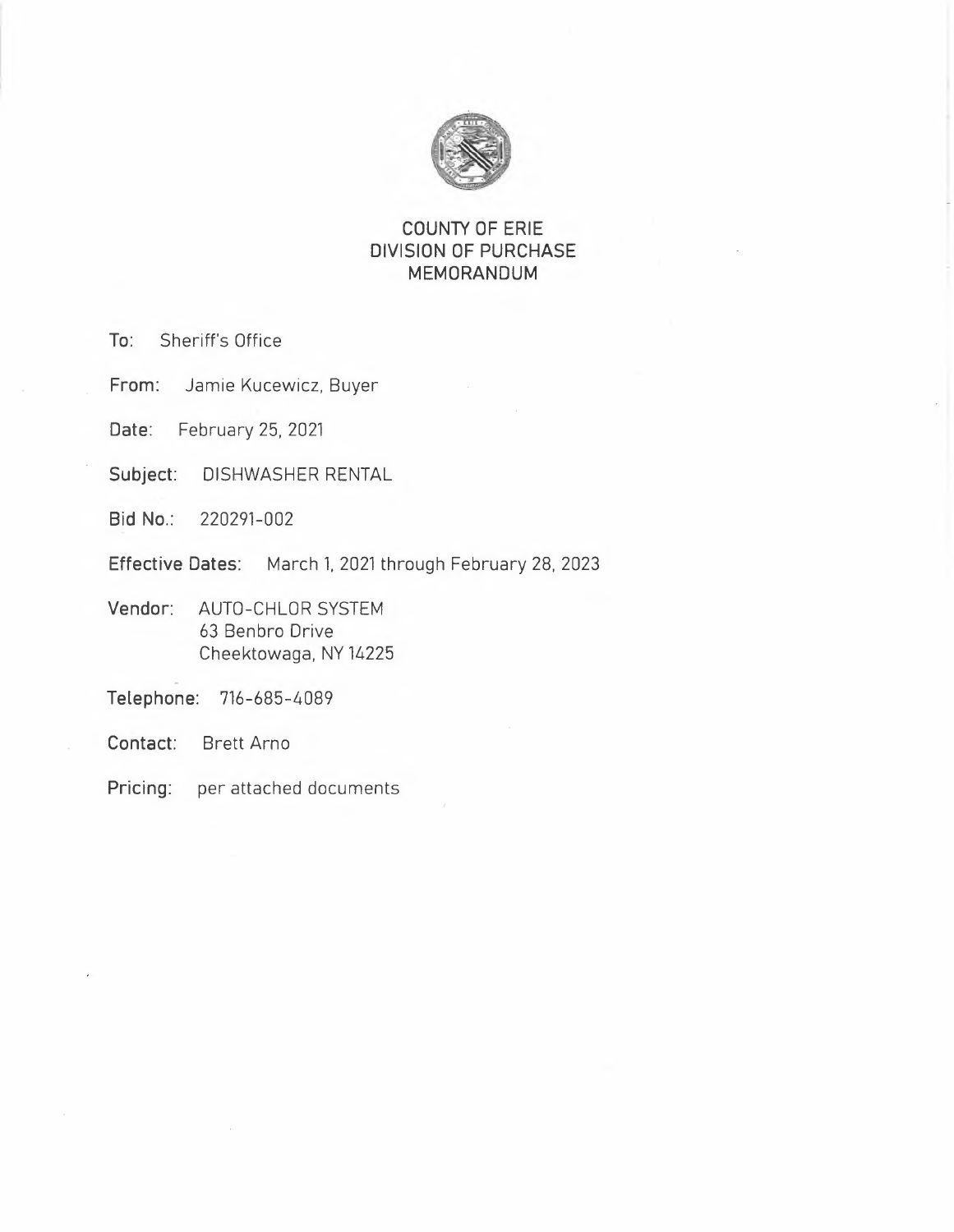

## **COUNTY OF ERIE MARK C. POLONCARZ COUNTY EXECUTIVE DIVISION OF PURCHASE INVITATION TO BID**

Bids, as stated below, will be received and publicly opened by the Division of Purchase in accordance with the attached specifications FAX bids are unacceptable. Bids must be submitted in a sealed envelope to:

> County of Erie Division of Purchase Attention: James D. Kucewicz, Buyer (716) 858-6336 95 Franklin Street, Room 1254 Buffalo, New York 14202-3967

**NOTE: Lower left-hand corner of envelope <u>MUST</u> indicate the following:<br>BID NUMBER: \_\_\_\_\_\_\_ 220291-002** 

OPENING DATE: December 21 2020 TIME: 11 :00AM

FOR: Dishwasher Rental

### NAME OF BIDDER: AUTO-CHLOR SYSTEM, LLC

If you are submitting other Invitations to Bid, each bid must be enclosed in a separate envelope.

Following EXHIBITS are attached to and made a part of the bid specifications, and part of any agreement entered into pursuant to this Invitation to Bid:

- **EXHIBIT "A"** Assignment of Public Contracts<br>X EXHIBIT "B" Purchases by Other Local Gove
- EXHIBIT "B" Purchases by Other Local Governments or Special Districts
- EXHIBIT "C" Construction/Reconstruction Contracts
- EXHIBIT "D" Bid Bond (Formal Bid)
- EXHIBIT "E" Bid Bond (Informal Bid)
- **X** EXHIBIT "EP" Equal Pay Certification
- EXHIBIT "F" Standard Agreement
- **EXHIBIT "G"** Non-Collusive Bidding Certification<br>
<u>X</u><br> **EXHIBIT "H"** MBE/WBE Commitment<br> **X**<br>
EXHIBIT "IC" Insurance CLASSIFICATION "A"
- **EXHIBIT "H" MBE/ WBE Commitment**
- **EXHIBIT "IC" Insurance CLASSIFICATION "A"**
- EXHIBIT "P" & EXHIBIT "PSI" Performance Bond
- EXHIBIT "PW' NYS Prevailing Wage
- EXHIBIT "Q" Confined Space Program Certification
- X EXHIBIT "V" Vendor Federal Compliance Certification

(Rev. 1/00)

ERIE COUNTY OFFICE BUILDING, 95 FRANKLIN STREET, BUFFALO, NEW YORK 14202 (716) 858-6336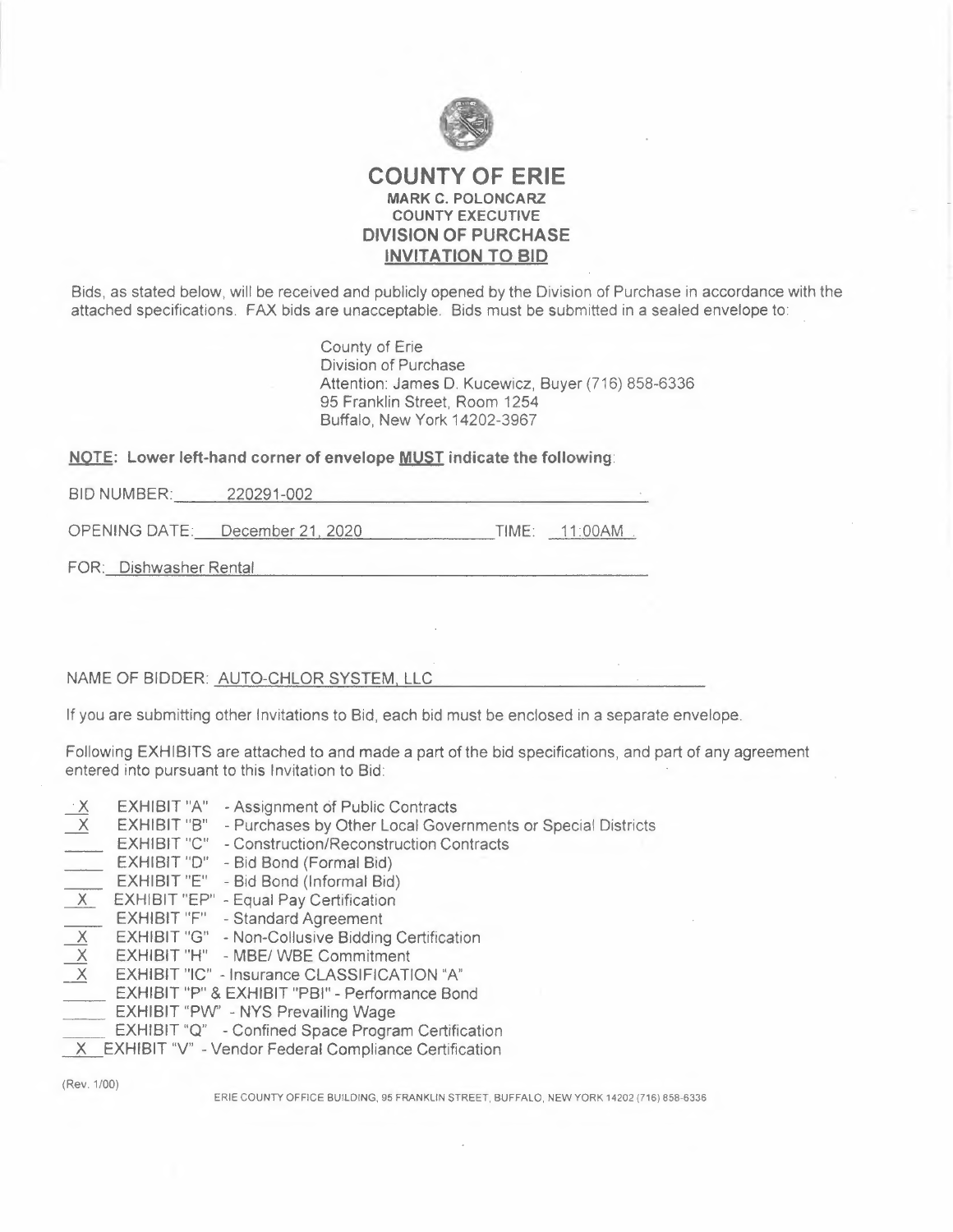# **County of Erie DIVISION OF PURCHASE NON-COLLUSIVE BIDDING CERTIFICATION**

By submission of this bid, each bidder and each person signing on behalf of any bidder certifies, and in the case of a joint bid each party thereto certifies as to its own organization, under penalty of perjury, that to the best of his knowledge and belief:

(1) the prices in this bid have been arrived at independently without collusion, consultation, communication, or agreement, for the purpose of restricting competition, as to any matter relating to such prices with any other bidder or any competitor;

(2) unless otherwise required by law, the prices which have been quoted in this bid have not been knowingly disclosed by the bidder and will not knowingly be disclosed by the bidder prior to opening, directly or indirectly, to any other bidder or to any competitor; and

(3) no attempt has been made or will be made by the bidder to induce any other person, partnership or corporation to submit or not to submit a bid for the purpose of restricting competition.

**NOTICE** 

(Penal Law, Section 210.45)

IT IS A CRIME, PUNISHABLE AS A CLASS A MISDEMEANOR UNDER THE LAWS OF THE STATE OF NEW YORK, FOR A PERSON, IN AND BY A WRITTEN INSTRUMENT, TO KNOWINGLY MAKE A FALSE STATEMENT, OR TO MAKE A FALSE STATEMENT, OR TO MAKE A STATEMENT WHICH SUCH PERSON DOES NOT BELIEVE TO BE TRUE.

#### **BID NOT ACCEPTABLE WITHOUT FOLLOWING CERTIFICATION:**

Affirmed under penalty of perjury this Ninth day of December , 2020

TERMS 5 YEARS DELIVERY DATE AT DESTINATION TBD

FIRM NAME AUTO-CHLOR SYSTEM LLC

ADDRESS 63 BENBRO DRIVE

CHEEKTOWAGA, NY ZIP 14225

AUTHORIZED SIGNATURE -----------------------

TYPED NAME OF AUTHORIZED SIGNATURE BRETT ARNO

TITLE BRANCH MANAGER TELEPHONE NO. 716-685-4089

(Rev.1 /2000)

ERIE COUNTY OFFICE BUILDING, 95 FRANKLIN STREET. BUFFALO, NEW YORK 14202 (716) 858-6395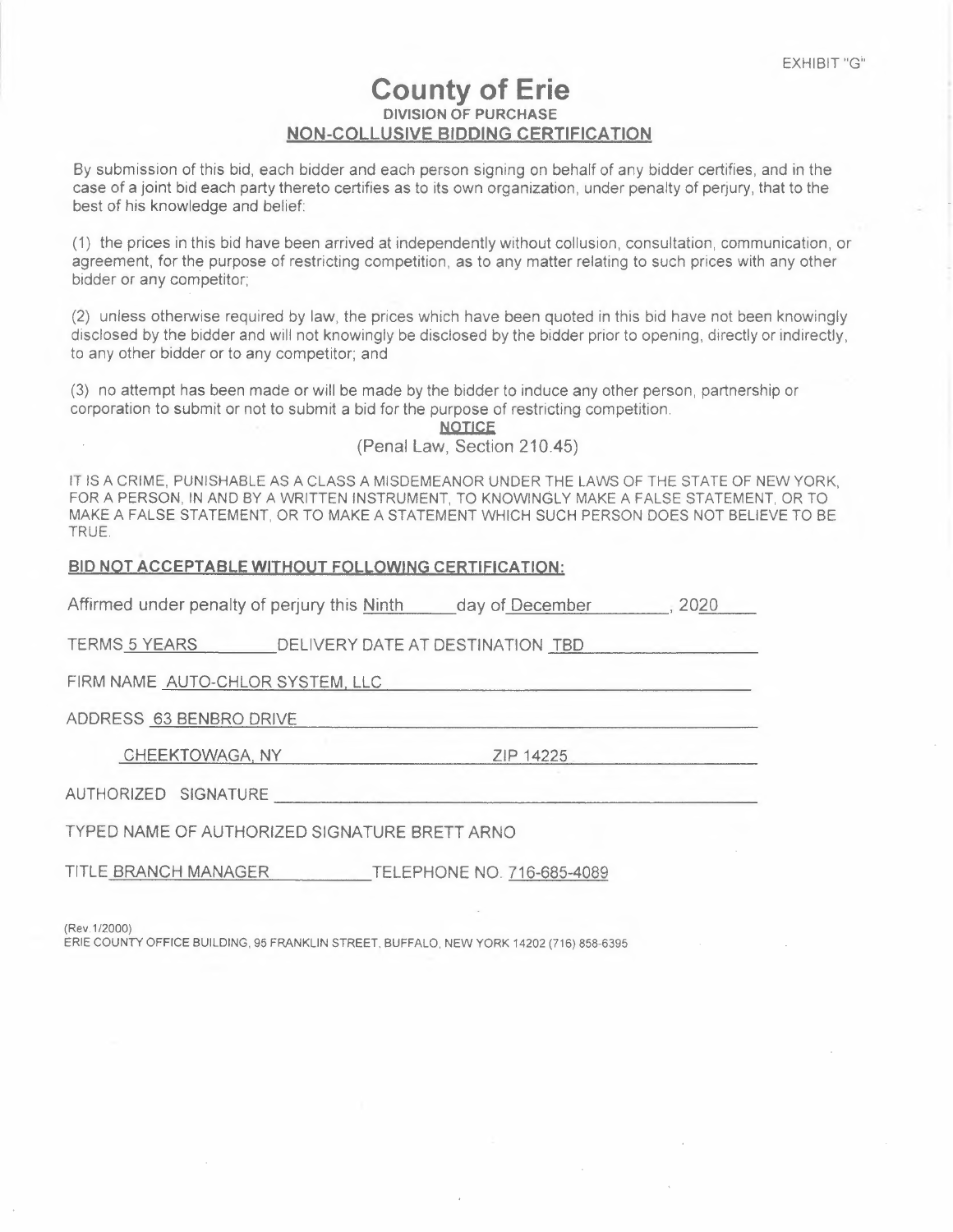# **County of Erie DIVISION OF PURCHASE BID SPECIFICATIONS**

**BID NO.** 220291-002

Ship to: County of Erie Attention:

Address: Ship Via: CW Date Required at Destination: ASAP

| <b>ITEM</b><br>NO. | QUAN<br>TITY   |           | CATALOG NO./DESCRIPTION                    |            |              |
|--------------------|----------------|-----------|--------------------------------------------|------------|--------------|
|                    |                | <b>UM</b> |                                            | Unit Price | <b>TOTAL</b> |
| AC44               | $\overline{2}$ | Each      | Vendor to provide rental of dishwashers at | \$776.20   | \$1,552.40   |
|                    |                |           | the Erie County Holding Center,            |            |              |
|                    |                |           | 40 Delaware Avenue, Buffalo, NY 14202      |            |              |
|                    |                |           | and the Erie County Correctional Facility, |            |              |
|                    |                |           | 11581 Walden Avenue, Alden, NY 14004       |            |              |
|                    |                |           | per the attached specifications.           |            |              |
|                    |                |           |                                            |            |              |
|                    |                |           |                                            |            |              |
|                    |                |           |                                            |            |              |
|                    |                |           |                                            |            |              |
|                    | 13             | cycle     | Price per 28-day cycle                     | \$1,552.40 | \$20,181.20  |
|                    |                |           |                                            |            |              |
|                    |                |           |                                            |            |              |
|                    |                |           |                                            |            |              |
|                    |                |           |                                            |            |              |
|                    |                |           |                                            |            |              |
|                    |                |           |                                            |            |              |

**NOTE:** Bid results cannot be given over the phone. All requests

for bid results should be submitted in writing or faxed to: **ERIE COUNTY DIVISION OF PURCHASE** 

Freedom of Information Officer 95 Franklin Street, Rm 1254 Buffalo, NY 14202 FAX# **716/858-6465** 

**NAME OF BIDDER AUTO-CHLOR SYSTEM, LLC** (Rev. 9/95) ERIE COUNTY OFFICE BUILDING, 95 FRANKLIN STREET, BUFFALO, NEW YORK 14202 (716) 858-6395